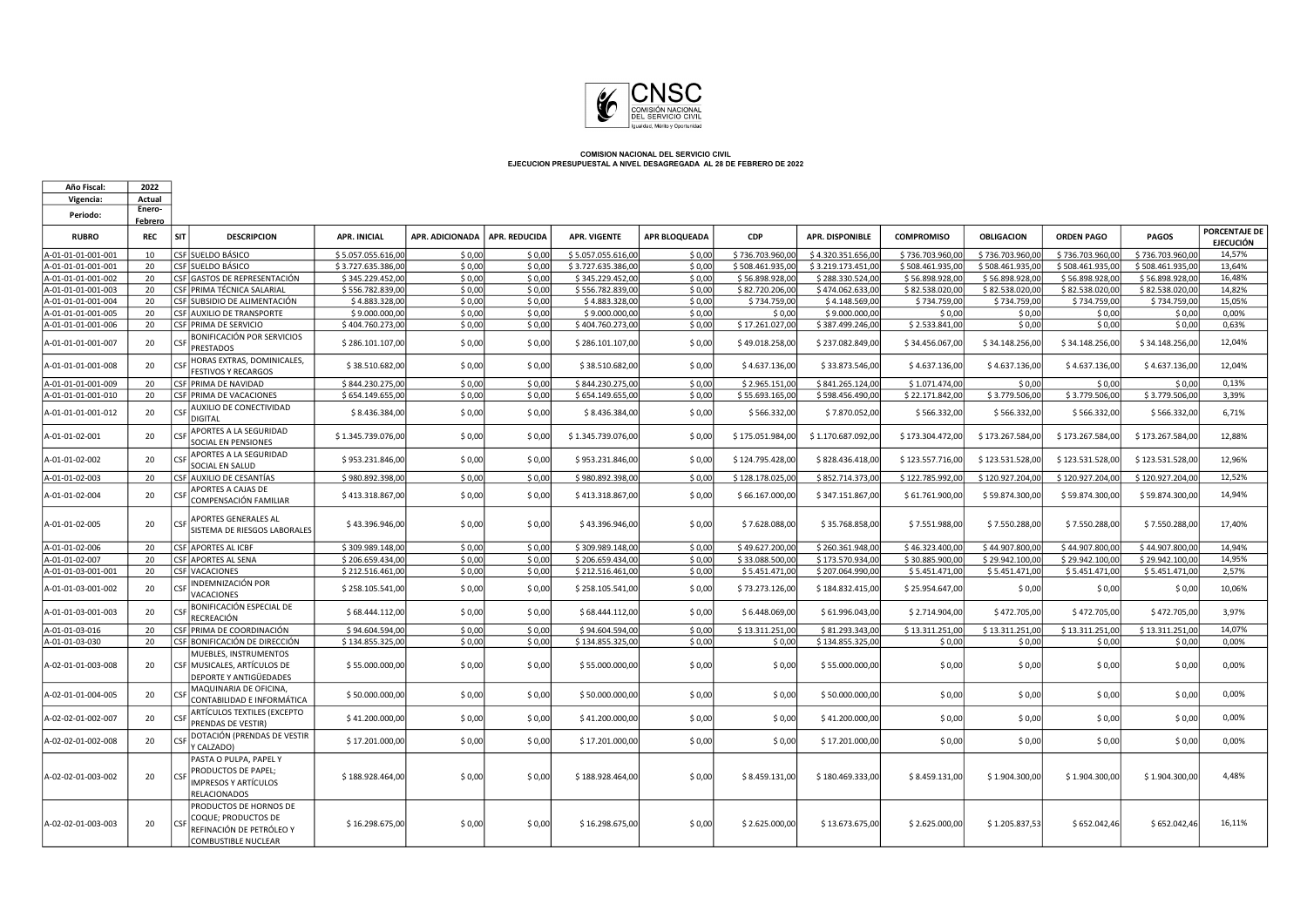

| Año Fiscal:        | 2022                     |                                                                                                                                            |                     |                        |                      |                     |                      |                  |                        |                   |                   |                   |                  |                                   |
|--------------------|--------------------------|--------------------------------------------------------------------------------------------------------------------------------------------|---------------------|------------------------|----------------------|---------------------|----------------------|------------------|------------------------|-------------------|-------------------|-------------------|------------------|-----------------------------------|
| Vigencia:          | Actual                   |                                                                                                                                            |                     |                        |                      |                     |                      |                  |                        |                   |                   |                   |                  |                                   |
| Periodo:           | Enero-<br><b>Febrero</b> |                                                                                                                                            |                     |                        |                      |                     |                      |                  |                        |                   |                   |                   |                  |                                   |
| <b>RUBRO</b>       | <b>REC</b>               | SIT<br><b>DESCRIPCION</b>                                                                                                                  | <b>APR. INICIAL</b> | <b>APR. ADICIONADA</b> | <b>APR. REDUCIDA</b> | <b>APR. VIGENTE</b> | <b>APR BLOQUEADA</b> | <b>CDP</b>       | <b>APR. DISPONIBLE</b> | <b>COMPROMISO</b> | <b>OBLIGACION</b> | <b>ORDEN PAGO</b> | <b>PAGOS</b>     | <b>PORCENTAJE DE</b><br>EJECUCIÓN |
| A-02-02-01-004-007 | 20                       | EQUIPO Y APARATOS DE RADIO,<br>CSF<br>TELEVISIÓN Y COMUNICACIONES                                                                          | \$1.742.000.000,00  | \$0,00                 | \$0,00               | \$1.742.000.000,00  | \$0,00               | \$30.928.617,00  | \$1.711.071.383,00     | \$0,00            | \$0,00            | \$0,00            | \$0,00           | 0,00%                             |
| A-02-02-02-005-004 | 20                       | CSF SERVICIOS DE CONSTRUCCIÓN                                                                                                              | \$252.700.000,00    | \$0,00                 | \$0,00               | \$252.700.000,00    | \$0,00               | \$1.200.000,0    | \$251.500.000,00       | \$1.200.000,00    | \$1.200.000,00    | \$1.200.000,00    | \$1.200.000,0    | 0,47%                             |
| A-02-02-02-006-003 | 20                       | ALOJAMIENTO; SERVICIOS DE<br>CSF SUMINISTROS DE COMIDAS Y<br><b>BEBIDAS</b>                                                                | \$40.134.000,00     | \$0,00                 | \$0,00               | \$40.134.000,00     | \$0,00               | \$1.200.000,00   | \$38.934.000,00        | \$1.200.000,00    | \$1.200.000,00    | \$1.200.000,00    | \$1.200.000,00   | 2,99%                             |
| A-02-02-02-006-004 | 20                       | SERVICIOS DE TRANSPORTE DE<br>ĊŚ<br><b>PASAJEROS</b>                                                                                       | \$146.456.260,00    | \$0,00                 | \$0,00               | \$146.456.260,00    | \$0,00               | \$72.300.000,00  | \$74.156.260,00        | \$300.000,00      | \$300.000,00      | \$300.000,00      | \$300.000,00     | 0,20%                             |
| A-02-02-02-006-005 | 20                       | SERVICIOS DE TRANSPORTE DE<br>CSI<br>CARGA                                                                                                 | \$8.790.200,00      | \$0,00                 | \$0,00               | \$8.790.200,00      | \$0,00               | \$8.790.200,00   | \$0,00                 | \$200.000,00      | \$200.000,00      | \$200.000,00      | \$200.000,00     | 2,28%                             |
| A-02-02-02-006-008 | 20                       | SERVICIOS POSTALES Y DE<br>CSF<br>MENSAJERÍA                                                                                               | \$201.159.000,00    | \$0,00                 | \$0,00               | \$201.159.000,00    | \$0,00               | \$66.083.972,00  | \$135.075.028,00       | \$66.083.972,00   | \$7.747.507,00    | \$7.747.507,00    | \$7.747.507,00   | 32,85%                            |
| A-02-02-02-006-009 | 20                       | SERVICIOS DE DISTRIBUCIÓN DE<br>CSF ELECTRICIDAD, GAS Y AGUA (POR<br><b>CUENTA PROPIA)</b>                                                 | \$320.000.000,00    | \$0,00                 | \$0,00               | \$320.000.000,00    | \$0,00               | \$40.038.114,00  | \$279.961.886,00       | \$40.038.114,00   | \$40.038.114,00   | \$40.038.114,00   | \$40.038.114,00  | 12.51%                            |
| A-02-02-02-007-001 | 20                       | <b>SERVICIOS FINANCIEROS Y</b><br>CSF<br>SERVICIOS CONEXOS                                                                                 | \$240.000.000,00    | \$0,00                 | \$0,00               | \$240.000.000,00    | \$0,00               | \$37.316.158,00  | \$202.683.842,00       | \$37.316.158,00   | \$1.169.600,00    | \$1.169.600,00    | \$1.169.600,00   | 15,55%                            |
| A-02-02-02-007-002 | 20                       | CSF SERVICIOS INMOBILIARIOS                                                                                                                | \$1.356.400.000,00  | \$0,00                 | \$0,00               | \$1.356.400.000,00  | \$0,00               | \$510.422.845,48 | \$845.977.154,52       | \$510.422.845,48  | \$185.146.195,49  | \$185.146.195,49  | \$185.146.195,49 | 37,63%                            |
| A-02-02-02-007-003 | 20                       | SERVICIOS DE ARRENDAMIENTO<br><b>CSF</b><br>O ALQUILER SIN OPERARIO                                                                        | \$10.000.000,00     | \$0,00                 | \$0,00               | \$10.000.000,00     | \$0,00               | \$0,00           | \$10.000.000,00        | \$0,00            | \$0,00            | \$0,00            | \$0,00           | 0,00%                             |
| A-02-02-02-008-002 | 20                       | <b>SERVICIOS JURÍDICOS Y</b><br>CSF<br>CONTABLES                                                                                           | \$5.000.000,00      | \$0,00                 | \$0,00               | \$5.000.000,00      | \$0,00               | \$0,00           | \$5.000.000,00         | \$0,00            | \$0,00            | \$0,00            | \$0,00           | 0,00%                             |
| A-02-02-02-008-003 | 20                       | OTROS SERVICIOS<br>CSF PROFESIONALES, CIENTÍFICOS Y<br><b>TÉCNICOS</b>                                                                     | \$350.000.000,00    | \$0,00                 | \$0,00               | \$350.000.000,00    | \$0,00               | \$166.352.195,00 | \$183.647.805,00       | \$165.611.809,00  | \$10.079.508,00   | \$10.079.508,00   | \$10.079.508,00  | 47,32%                            |
| A-02-02-02-008-004 | 20                       | SERVICIOS DE<br>TELECOMUNICACIONES,<br>CSE<br>TRANSMISIÓN Y SUMINISTRO DE<br>INFORMACIÓN                                                   | \$728,000,000,00    | \$0,00                 | \$0,00               | \$728,000,000,00    | \$0,00               | \$234.531.944.00 | \$493.468.056.00       | \$105.453.055.00  | \$14.933.097.98   | \$13,029,097.98   | \$13.029.097,98  | 14,49%                            |
| A-02-02-02-008-005 | 20                       | CSF SERVICIOS DE SOPORTE                                                                                                                   | \$830.350.000,00    | \$0,00                 | \$0,00               | \$830.350.000,00    | \$0,00               | \$372.377.447,0  | \$457.972.553,00       | \$135.113.868,00  | \$56.909.433,30   | \$56.909.433,30   | \$56.909.433,3   | 16,27%                            |
| A-02-02-02-008-007 | 20                       | SERVICIOS DE MANTENIMIENTO,<br>REPARACIÓN E INSTALACIÓN<br>CSF<br>(EXCEPTO SERVICIOS DE<br>CONSTRUCCIÓN)                                   | \$515.860.000,00    | \$0,00                 | \$0,00               | \$515.860.000,00    | \$0,00               | \$62.184.843,00  | \$453.675.157,00       | \$47.184.843,00   | \$1.500.000,00    | \$1.500.000,00    | \$1.500.000,00   | 9,15%                             |
| A-02-02-02-009-002 | 20                       | CSF SERVICIOS DE EDUCACIÓN                                                                                                                 | \$250.000.000,00    | \$0,00                 | \$0,00               | \$250.000.000,00    | \$0,00               | \$0,00           | \$250.000.000,00       | \$0,00            | \$0,00            | \$0,00            | \$0,00           | 0,00%                             |
| A-02-02-02-009-003 | 20                       | SERVICIOS PARA EL CUIDADO DE<br>CSF LA SALUD HUMANA Y SERVICIOS<br>SOCIALES                                                                | \$25.000.000,00     | \$0,00                 | \$0,00               | \$25.000.000,00     | \$0,00               | \$2.000.000,00   | \$23.000.000,00        | \$2.000.000,00    | \$0,00            | \$0,00            | \$0,00           | 8,00%                             |
| A-02-02-02-009-004 | 20                       | SERVICIOS DE ALCANTARILLADO,<br>RECOLECCIÓN, TRATAMIENTO Y<br>CSF DISPOSICIÓN DE DESECHOS Y<br>OTROS SERVICIOS DE<br>SANEAMIENTO AMBIENTAL | \$15.200.000,00     | \$0,00                 | \$0,00               | \$15.200.000,00     | \$0,00               | \$443.360,00     | \$14.756.640,00        | \$443.360,00      | \$443.360,00      | \$443.360,00      | \$443.360,00     | 2,92%                             |
| A-02-02-02-009-006 | 20                       | SERVICIOS DE ESPARCIMIENTO,<br>CSF<br><b>CULTURALES Y DEPORTIVOS</b>                                                                       | \$300.000.000,00    | \$0,00                 | \$0,00               | \$300.000.000,00    | \$0,00               | \$0,00           | \$300.000.000,00       | \$0,00            | \$0,00            | \$0,00            | \$0,00           | 0,00%                             |
| A-02-02-02-009-007 | 20                       | CSF OTROS SERVICIOS                                                                                                                        | \$138.044.258,00    | \$0,00                 | \$0,00               | \$138.044.258,00    | \$0,00               | \$0,00           | \$138.044.258,00       | \$0,00            | \$0,00            | \$0,00            | \$0,00           | 0,00%                             |
| A-02-02-02-010     | 20                       | VIÁTICOS DE LOS FUNCIONARIOS<br><b>CSI</b><br>EN COMISIÓN                                                                                  | \$182.104.000,00    | \$0,00                 | \$0,00               | \$182.104.000,00    | \$0,00               | \$0,00           | \$182.104.000,00       | \$0,00            | \$0,00            | \$0,00            | \$0,00           | 0,00%                             |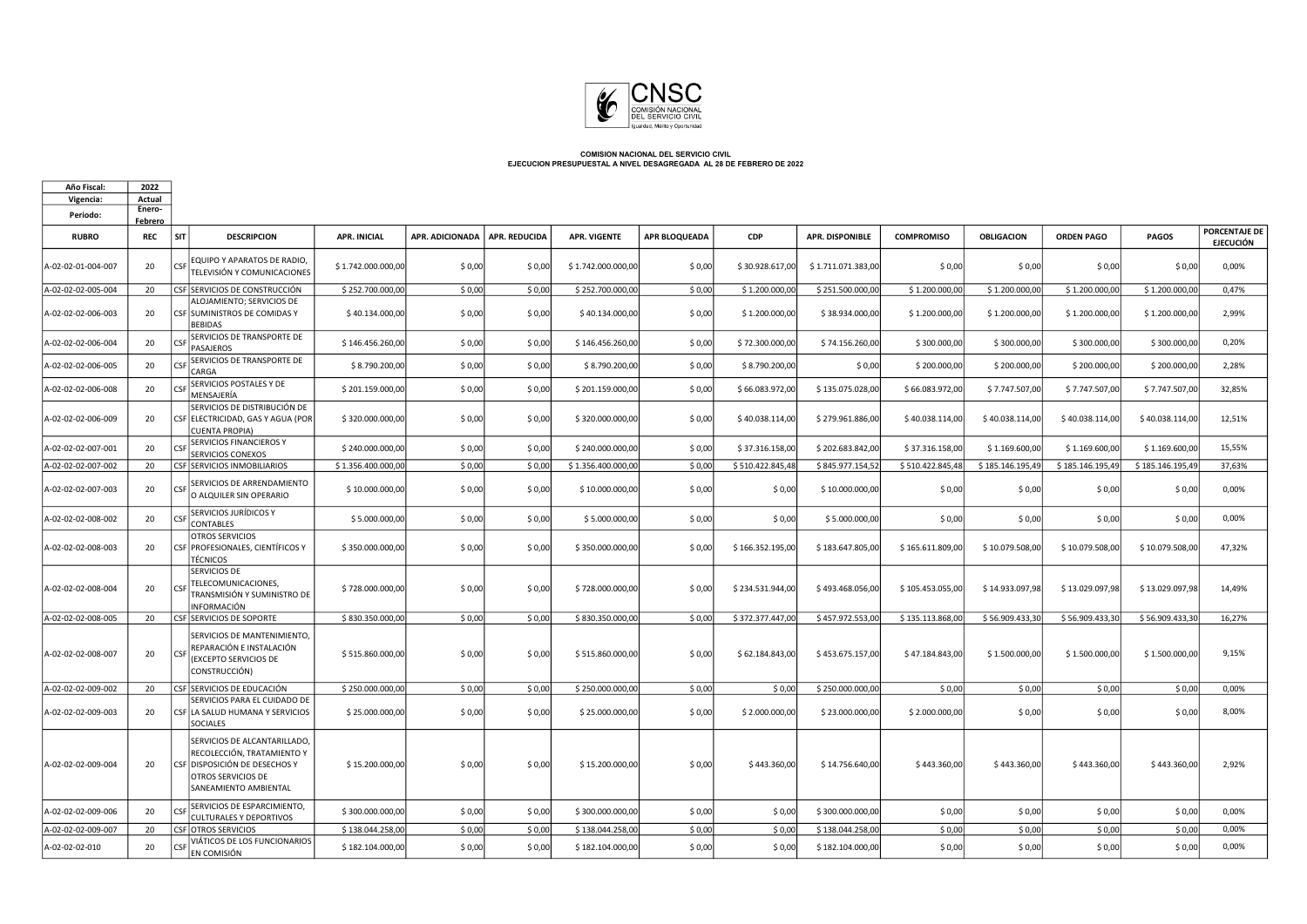

 $\Box$ 

| Año Fiscal:                    | 2022           |                                                                                                                                                                                                 |                                                           |                     |                 |                      |                     |                      |                  |                                                |                                                                                      |                   |                   |                  |                                   |
|--------------------------------|----------------|-------------------------------------------------------------------------------------------------------------------------------------------------------------------------------------------------|-----------------------------------------------------------|---------------------|-----------------|----------------------|---------------------|----------------------|------------------|------------------------------------------------|--------------------------------------------------------------------------------------|-------------------|-------------------|------------------|-----------------------------------|
| Vigencia:                      | Actual         |                                                                                                                                                                                                 |                                                           |                     |                 |                      |                     |                      |                  |                                                |                                                                                      |                   |                   |                  |                                   |
| Periodo:                       | Enero-         |                                                                                                                                                                                                 |                                                           |                     |                 |                      |                     |                      |                  |                                                |                                                                                      |                   |                   |                  |                                   |
| <b>RUBRO</b>                   | Febrero<br>REC | SIT                                                                                                                                                                                             | <b>DESCRIPCION</b>                                        | <b>APR. INICIAL</b> | APR. ADICIONADA | <b>APR. REDUCIDA</b> | <b>APR. VIGENTE</b> | <b>APR BLOQUEADA</b> | <b>CDP</b>       | <b>APR. DISPONIBLE</b>                         | <b>COMPROMISO</b>                                                                    | <b>OBLIGACION</b> | <b>ORDEN PAGO</b> | <b>PAGOS</b>     | PORCENTAJE DE<br><b>EJECUCIÓN</b> |
| A-03-04-02-012-001             | 20             | CSF INCAPACIDADES (NO DE<br>PENSIONES)                                                                                                                                                          |                                                           | \$37.602.400,00     | \$0,00          | \$0,00               | \$37.602.400,00     | \$0,00               | \$4.251.077,00   | \$33.351.323,00                                | \$4.251.077,00                                                                       | \$4.251.077,00    | \$4.251.077,00    | \$4.251.077,00   | 11,31%                            |
| A-03-04-02-012-002             | 20             | LICENCIAS DE MATERNIDAD Y<br>CSE                                                                                                                                                                | PATERNIDAD (NO DE PENSIONES)                              | \$17.000.000,00     | \$0,00          | \$0,00               | \$17.000.000,00     | \$0,00               | \$0,00           | \$17.000.000,00                                | \$0,00                                                                               | \$0,00            | \$0,00            | \$0,00           | 0,00%                             |
| A-03-10-01-001                 | 20             | CSF SENTENCIAS                                                                                                                                                                                  |                                                           | \$169.822.396,00    | \$0,00          | \$0,00               | \$169.822.396,00    | \$0,00               | \$0,00           | \$169.822.396,00                               | \$0,00                                                                               | \$0,00            | \$0,00            | \$0,00           | 0,00%                             |
| A-08-01-02-001                 | 20             | <b>IMPUESTO PREDIAL Y</b><br><b>CF</b><br>SOBRETASA AMBIENTAL                                                                                                                                   |                                                           | \$80.000.000,00     | \$0,00          | \$0,00               | \$80.000.000,00     | \$0,00               | \$0,00           | \$80.000.000,00                                | \$0,00                                                                               | \$0,00            | \$0,00            | \$0,00           | 0,00%                             |
| A-08-01-02-006                 | 20             | IMPUESTO SOBRE VEHÍCULOS<br><b>CF</b><br>AUTOMOTORES                                                                                                                                            |                                                           | \$9.000.000,00      | \$0,00          | \$0,00               | \$9.000.000,00      | \$0,00               | \$0,00           | \$9.000.000,00                                 | \$0,00                                                                               | \$0,00            | \$0,00            | \$0,00           | 0,00%                             |
| C-0504-1000-5-0-<br>0504002-02 | 20             | ADQUISICIÓN DE BIENES Y<br>SERVICIOS - SERVICIO DE<br>CSF LABORAL - ADMINISTRACIÓN<br>CONTROL Y VIGILANCIA DE LA<br>CARRERA ADMINISTRATIVA<br>NACIONAL                                          | EVALUACIÓN DEL DESEMPEÑO                                  | \$283.003.293,00    | \$0,00          | \$0,00               | \$283.003.293,00    | \$0,00               | \$69.934.020,00  | \$213.069.273,00                               | \$69.934.020,00                                                                      | \$10.519.422,00   | \$10.519.422,00   | \$10.519.422,00  | 24,71%                            |
| C-0504-1000-5-0-<br>0504003-02 | 20             | ADQUISICIÓN DE BIENES Y<br>SERVICIOS - SERVICIO DE<br>PROVISIÓN DE EMPLEO DE<br>CSF CARRERA ADMINISTRATIVA -<br>ADMINISTRACIÓN CONTROL Y<br>VIGILANCIA DE LA CARRERA<br>ADMINISTRATIVA NACIONAL |                                                           | \$47.677.806.070,00 | \$0,00          | \$0,00               | \$47.677.806.070,00 |                      |                  |                                                | $\vert$ \$ 0,00   \$ 21.896.743.573,00   \$ 25.781.062.497,00   \$ 11.578.662.597,00 | \$754.094.925,00  | \$742.744.319,00  | \$742.744.319,00 | 24,29%                            |
| C-0504-1000-5-0-<br>0504004-02 | 20             | ADQUISICIÓN DE BIENES Y<br>SERVICIOS - SERVICIO DE<br>CSF ADMINISTRATIVA -<br>ADMINISTRACIÓN CONTROL Y<br>VIGILANCIA DE LA CARRERA<br>ADMINISTRATIVA NACIONAL                                   | REGISTRO PÚBLICO DE CARRERA                               | \$1,060,962,236,00  | \$0,00          | \$0.00               | \$1.060.962.236.00  | \$0.00               | \$422,477,270.00 | \$638,484,966,00                               | \$420,809,580,00                                                                     | \$47.337.010.00   | \$47.337.010.00   | \$47.337.010,00  | 39,66%                            |
| C-0504-1000-5-0-<br>0504007-02 | 20             | ADQUISICIÓN DE BIENES Y<br>SERVICIOS - SERVICIO DE<br>VIGILANCIA PARA EL<br>CSF<br>ADMINISTRACIÓN CONTROLY<br>VIGILANCIA DE LA CARRERA<br>ADMINISTRATIVA NACIONAL                               | CUMPLIMIENTO DE LAS NORMAS<br>DE CARRERA ADMINISTRATIVA - | \$663.795.269,00    | \$0,00          | \$0,00               | \$663.795.269,00    | \$0.00               | \$202.121.546,00 | \$461.673.723,00                               | \$169.955.031,00                                                                     | \$16.680.645,00   | \$16.680.645,00   | \$16.680.645,00  | 25,60%                            |
| C-0504-1000-5-0-<br>0504003-02 | 21             | ADQUISICIÓN DE BIENES Y<br>SERVICIOS - SERVICIO DE<br>PROVISIÓN DE EMPLEO DE<br>CSF CARRERA ADMINISTRATIVA -<br>ADMINISTRACIÓN CONTROLY<br>VIGILANCIA DE LA CARRERA<br>ADMINISTRATIVA NACIONAL  |                                                           | \$34.918.412.155,00 | \$0,00          | \$0,00               | \$34.918.412.155,00 |                      |                  | \$0,00 \$20.547.339.789,95 \$14.371.072.365,05 | \$4.124.784.974,95                                                                   | \$0,00            | \$0,00            | \$0,00           | 11,81%                            |